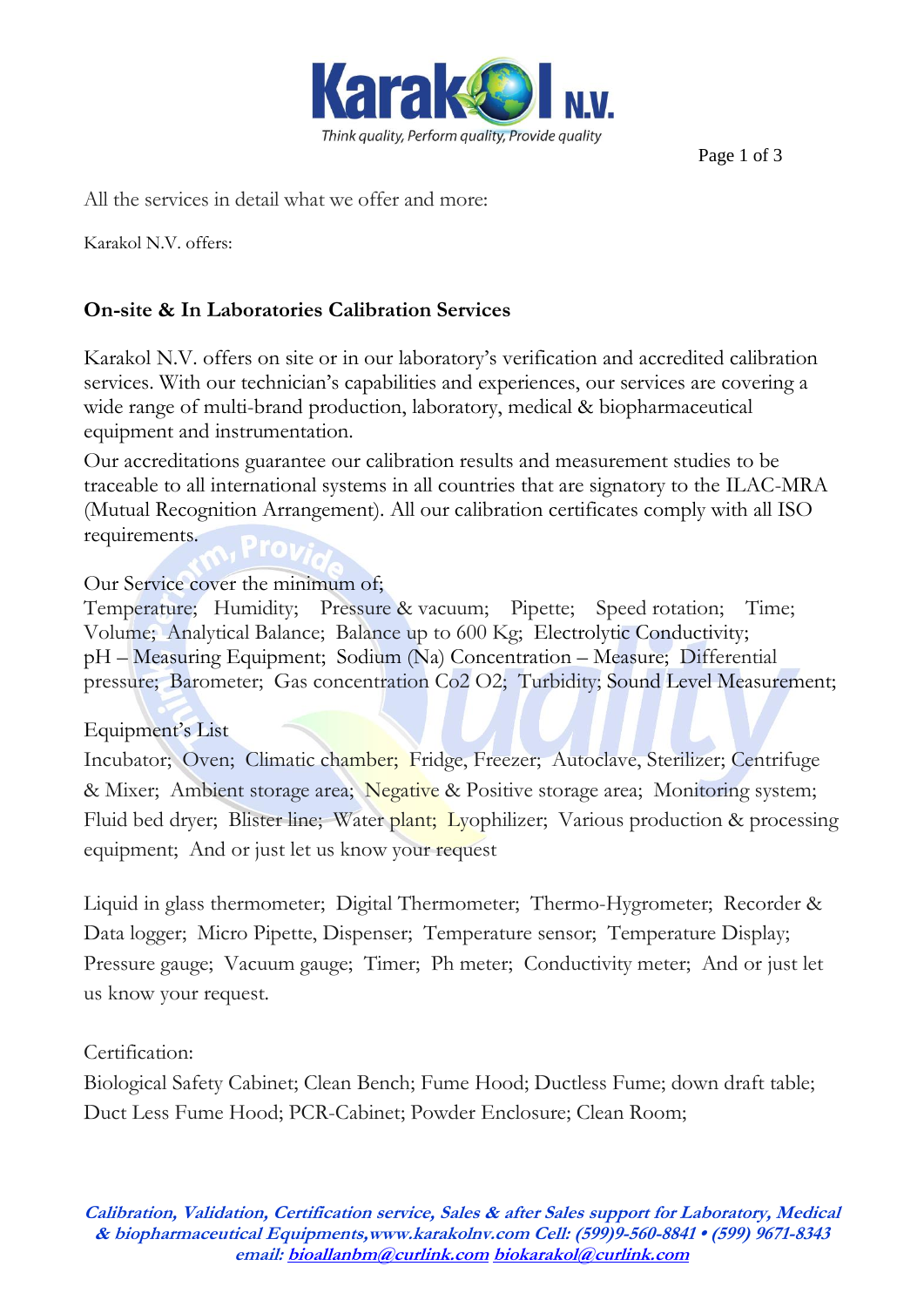

Page 2 of 3

### **On-site Thermal and Climatic Studies**

Additionally, Karakol N.V. provide thermal and climatic measurement study for all type of storage areas (positive and negative temperature), stability and sterilization equipment (climatic chamber, oven, incubator, sterilizer, etc..).

Karakol N.V. is able to perform study from very large areas (ex: warehouse) up to laboratory bench equipment by using accurate and reliable data loggers calibrated against international traceable equipment. All loggers can be verified pre-study and post study execution.

For special projects, Karakol N.V. is using The AVS140-6 is a complete system for performing autoclave validations and assisting with 21 CFR Part 11 compliance. Includes ISO17025 accredited calibration certificates that comply with all Pharmaceutical requirements. All our thermal mapping certificates comply with all ISO requirements.

Equipment and Instrument List

- Incubator thermal mapping (temperature);
- Oven thermal mapping (temperature);
- Climatic chamber thermal mapping (temperature & humidity);
- Fridge thermal mapping (temperature);
- Freezer thermal mapping (temperature);
- Autoclave thermal mapping (temperature); According to NEN 285, EN 61010
- Sterilizer thermal mapping (temperature);
- Warehouse thermal mapping, (temperature & humidity);
- Cold room & Freezer room thermal mapping (temperature);
- Cold chain thermal study (temperature);
- Drying oven & tunnel thermal mapping (temperature);
- Lyophilizer thermal mapping (temperature)

## **Validation & Qualification Services**

We are as well able to assist our clients on various levels from consulting on validation up to executing full qualification & validation process for a large range of test, process and production equipment.

Our scope is:

**Calibration, Validation, Certification service, Sales & after Sales support for Laboratory, Medical & biopharmaceutical Equipments,www.karakolnv.com Cell: (599)9-560-8841 • (599) 9671-8343 email[: bioallanbm@curlink.com](mailto:bioallanbm@curlink.com) [biokarakol@curlink.com](mailto:biokarakol@curlink.com)**